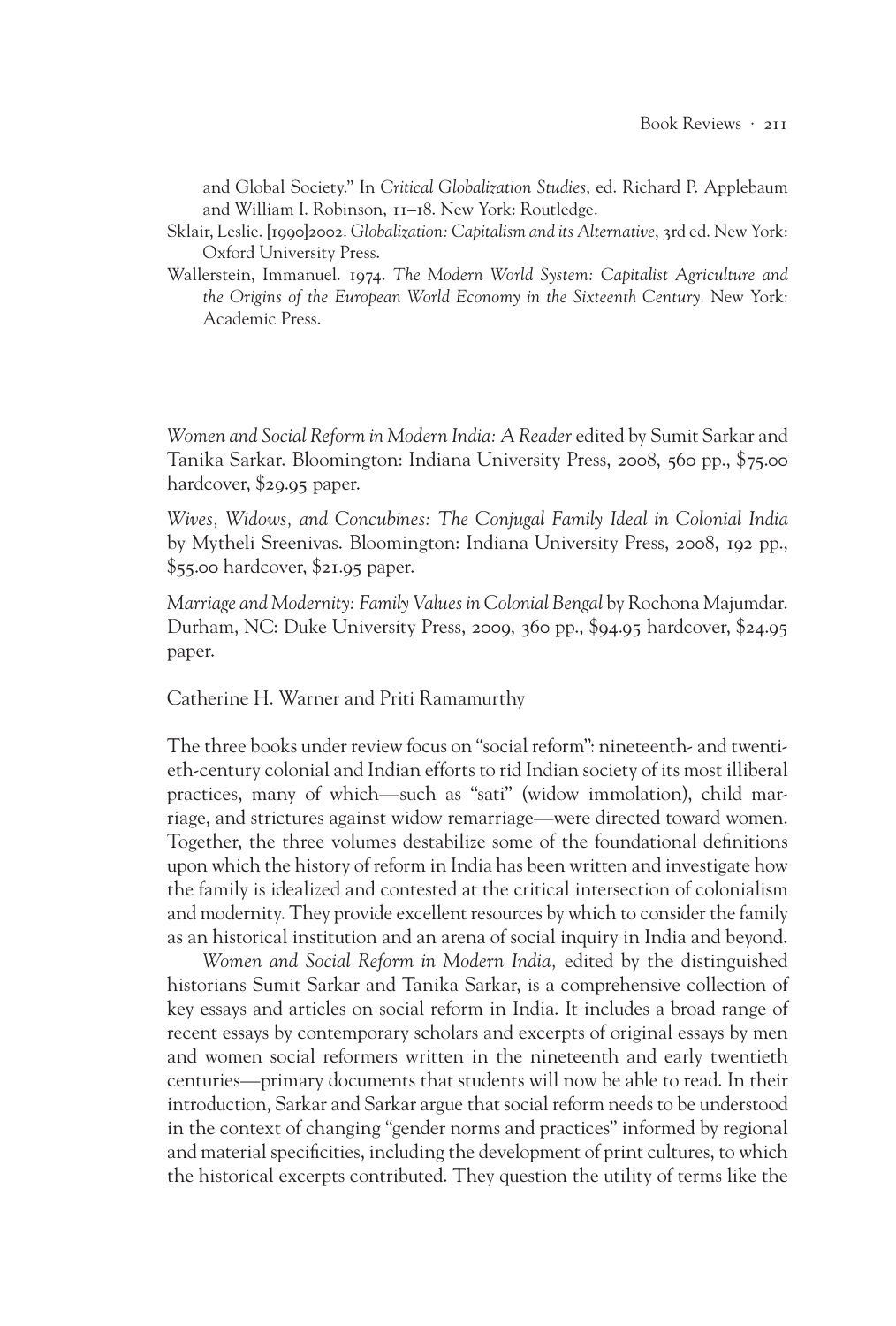## 212 · *Feminist Formations* 24.2

"middle class," arguing that it should not be treated as a fully formed identity and the presumed target and beneficiary of reform; instead, the process of the constitution of the middle class is worthy of exploration. This cautionary note applies to the contemporary moment when the burgeoning new middle classes in India and China are presumed to be a self-evident category. Similarly, the term "debate," commonly used to refer to the contestations between colonial and Indian authorities over the antecedents, shapes, and forms of specific reforms, should be opened up to study how the public sphere came to be, in which debate was possible. In order to illuminate the social and cultural contexts obscured by such shortcuts, Sarkar and Sarkar suggest using nineteenth- and early-twentieth-century reform to analyze concurrent shifts in gendered systems of social regulation, especially through religious orthodox and revivalist movements, and gendered engagements with the state, especially through law. Women's investments, agency, and political activism are central to the reforms, whether as women writers, itself a newly available identity, or as social activists and critics. The Sarkars' project, however, is much larger than creating a more accurate narrative of social reform in late-colonial India. As they put it: "[W]e revision colonialism and modernity in the light of the broad discussion of social reforms" (5). This ambition is met in the two other books under review as well.

In her award-winning monograph *Wives, Widows, and Concubines,* Mytheli Sreenivas presents an in-depth analysis of social reform in one region—the Tamil region of South India—by focusing on "the tensions and displacements between the family as an ideal, as an embodied institution, and as a site of lived experience" (7).<sup>1</sup> Sreenivas demonstrates how a bourgeois, monogamous notion of conjugality that privileged the husband/wife relationship became the ideal among professional groups during the late-colonial period. We are now able to understand how the "conjugal family ideal" came to be, instead of simply assuming that it was available for Indian nationalist projects as the grounds upon which to assert difference from British colonial ideals. In the process, Sreenivas makes a significant contribution by widening the history of the family as a "transnational field"; she troubles the notion that Indian and other colonial domestic ideals were simply latecomers in comparison to European bourgeois models of domesticity.

Turning to the family as a site where women worked within colonial terms to redefine their own status, Sreenivas's chapter titled "Colonizing the Family: Kinship, Household, and the State" draws upon surviving English transcriptions of legal disputes over inheritance and rights in large, landed, or zamindari estates.<sup>2</sup> Using records from three such protracted cases in the Madurai and Tirunelveli districts from the 1860s through the 1890s, Sreenivas reads the women's testimonies as a "joint discursive project" (30) that was nevertheless unequal and tilted toward the colonial legal apparatus. Women had come into these families through various relationships, ranging from equal-status exchanges between landed families to more perfunctory ceremonies, in which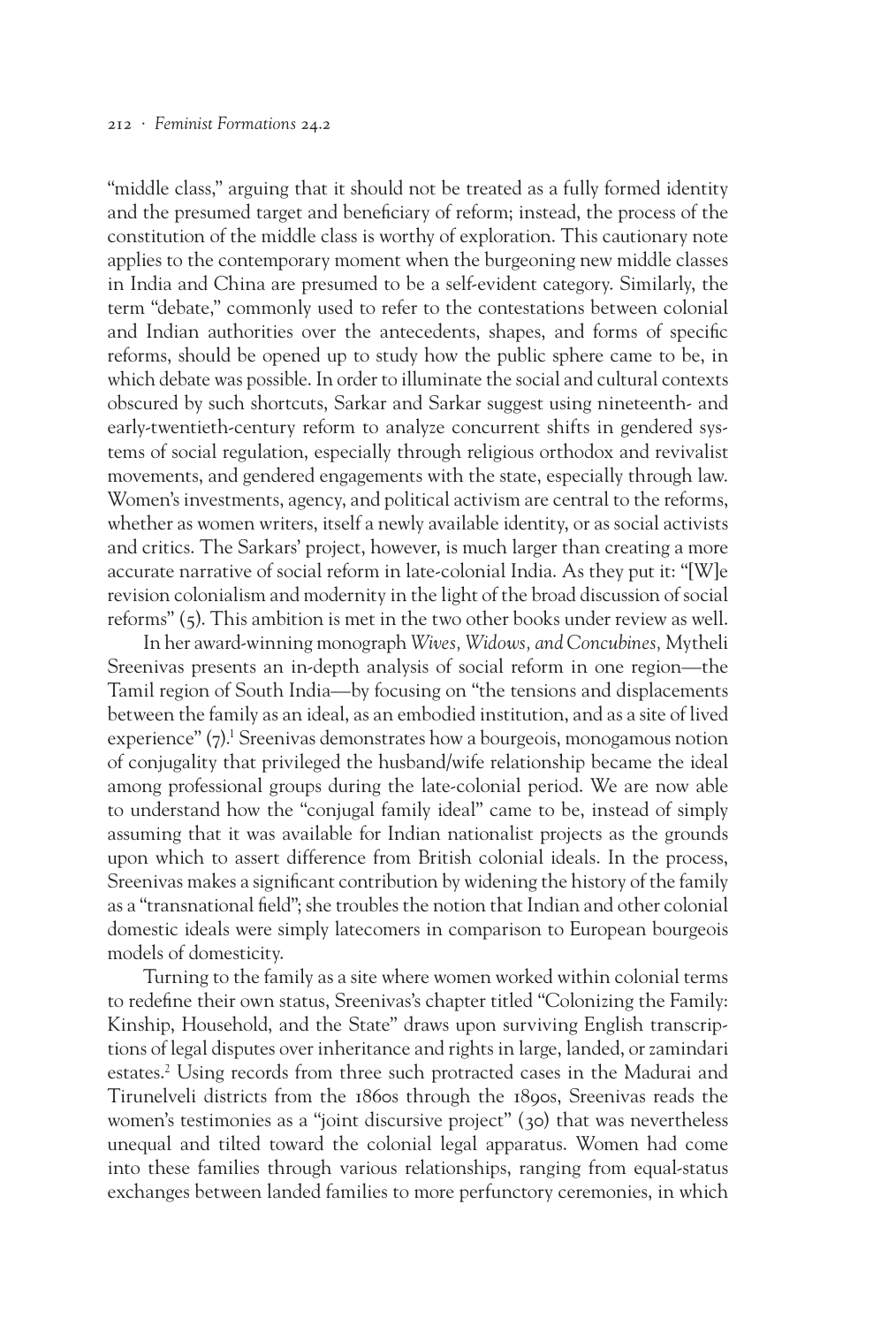the groom's attendance was not required. These women, in the context of the colonial legal system, had to make a case for their own or their co-wives' positions as wives or concubines. To promote their aspirations to status and property, they described their experiences of domestic ritual and pleasure, childbirth, and household hierarchies in language intelligible to the courts. Judges typically ruled in favor of women who had come from families of equal ritual and caste status, ignoring the degree of mobility that had existed previously for lowerranking wives to gain influence within the households as mothers of male heirs and savvy companions to their husbands.

Sreenivas highlights the way in which legal contests over these large, landed estates opened them up as sites of debate to reformers concerned with redefining conjugal and property relations in the latter half of the nineteenth century, even as they disavowed the feudal relationships of the supposedly decadent, nonmonogamous, landed zamindari elite. Sreenivas's discussion of the relationship between conjugality and capital in her second chapter could have been complicated by a greater exploration of the economics of the legal cases under scrutiny. She claims that "[m]en who were engaged in a developing mercantile and professional economy in the Tamil region advocated a smaller family, centered on the property and affective relations of a monogamous husband and wife, which they claimed would foster capitalist development and economic prosperity" (46–47). This argument contrasts with the evidence she provides showing that, during the same period, such a merchant funded one of the zamindari co-wives in a property case who had the least tenable claim to the newer conjugal, legal model. Presumably, this merchant, who was not related to the woman in question, stood to gain a substantial return if his side won the case. Even if his investment was made out of economic self-interest rather than altruism or conviction, this case still troubles the notion that the developing capitalist market was more suitably invested in monogamous, conjugal relations than the older zamindari model. Nevertheless, Sreenivas's discussion points to the importance for feminist scholarship of exploring the links among conjugality, kinship, and capitalisms both historically and today.

Rochona Majumdar's monograph also raises interesting questions about the relationship between wealthy landed families and aspiring urban professionals in Bengal. In *Marriage and Modernity: Family Values in Colonial Bengal,*  she traces the history of Bengali Hindu arranged marriages to show how such marriages emerged as a contradictory form that drew upon both the *modern* logic of the market and the espousal of *traditional* gendered values, as an urbanizing professional class sought to rationalize the way marriages were arranged. Innovations, such as relying upon newspapers to contract intra-caste marriages that previously would have depended on the auspices of hereditary marriagebrokers, as well as the increased monetization of marriage negotiations and the use of the language of the market to describe these negotiations, marked some of the historical changes in Bengali marriages in the late-nineteenth and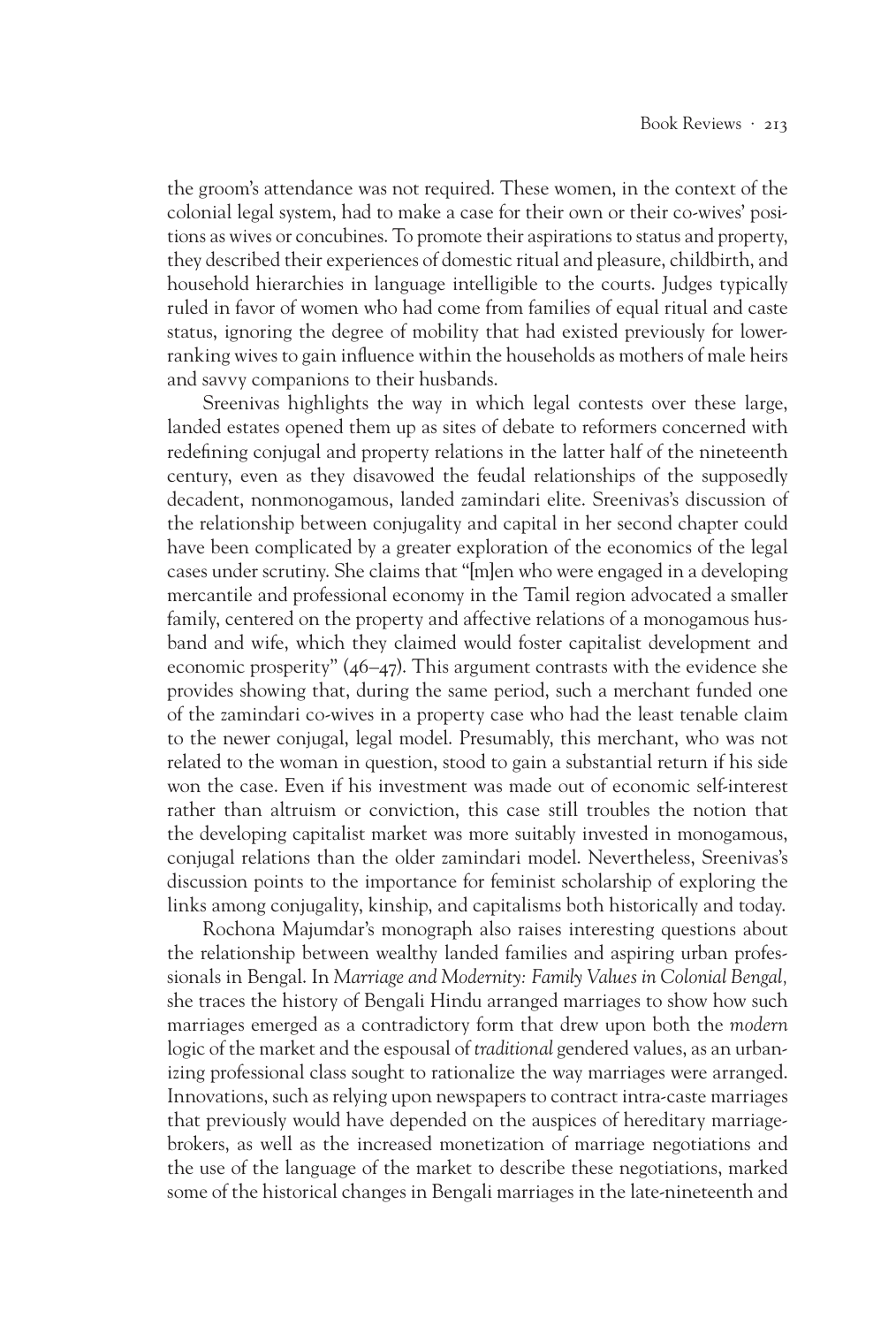early-twentieth centuries. Majumdar posits "a certain history of taste" developing around the marriage ceremony in Bengal that expressed much about the self-representation of the families involved (149). Wedding poems, for example, written by older family members to honor the occasion, as well as the spread of wedding photography, signaled the "democratization of refinement" (108). New features of the wedding, including more subdued dress, contrasted with that of the landed elite, whose tastes were seen as inappropriate for the development of a professional class sympathetic to nationalism. Thus Majumdar argues that the Bengali middle-class joint family (in which several generations and branches of the family might live together) became emblematic of "traditional" values, even as it "drew on past and contemporary resources in order to be a functioning element of Indian modernity" (4).

In the third part of her monograph, Majumdar considers the nationalization of the Hindu family through the Hindu Code debates—a set of laws proposed and later partially implemented to ensure uniformity in personal laws for all Hindus across castes and regions—which she argues revolved, to a large degree, around the issue of restricting the market in private landed property. Her discussion of the efforts to change the patriarchal bent of personal laws on marriage, divorce, inheritance, and maintenance highlights the intersection between the joint family as a holder of property and the nationalist concern for the development of the postcolonial economy. According to Majumdar, India's pro-development leaders considered the fragmentation of property, especially landed property, among heirs of a family to be detrimental to economic growth. In the early years after British colonial rule, the debates over the Hindu Code, for example, prioritized maintaining family property as undivided property, rather than allowing women access to property through inheritance. Questioning historical understandings and delineations of arranged marriages, conjugality, and relationships, such as wives and the couple, for example, the books by Majumdar and Sreenivas reopen a chapter in history that the Sarkars indicate was closed a little too abruptly.

The Sarkars' edited volume provides a different perspective on the scale of reform in colonial and postcolonial India in comparison to the region-specific studies of Majumdar and Sreenivas. The breadth of the selections underscores the Sarkars' point that reform was crucially linked to colonialism and modernity across India, not just in select regions. The volume includes selections focusing on Muslim women and family reform—a topic that is sometimes sidelined in Indian gender history—with pieces by C. M. Naim, Gail Minault, Gregory Kozlowski, and Faisal Fatehali Devji. Tribal women and families, who were also prone to neglect in histories of social reform, are represented in articles by Saroj Parratt and John Parratt and Virginius Xaxa. Similarly, the three articles by, respectively, John Leonard and Karen Leonard, S. Anandhi, and G. Arunima bring South India into conversation with the historiography of social reform, which has often focused more on the North.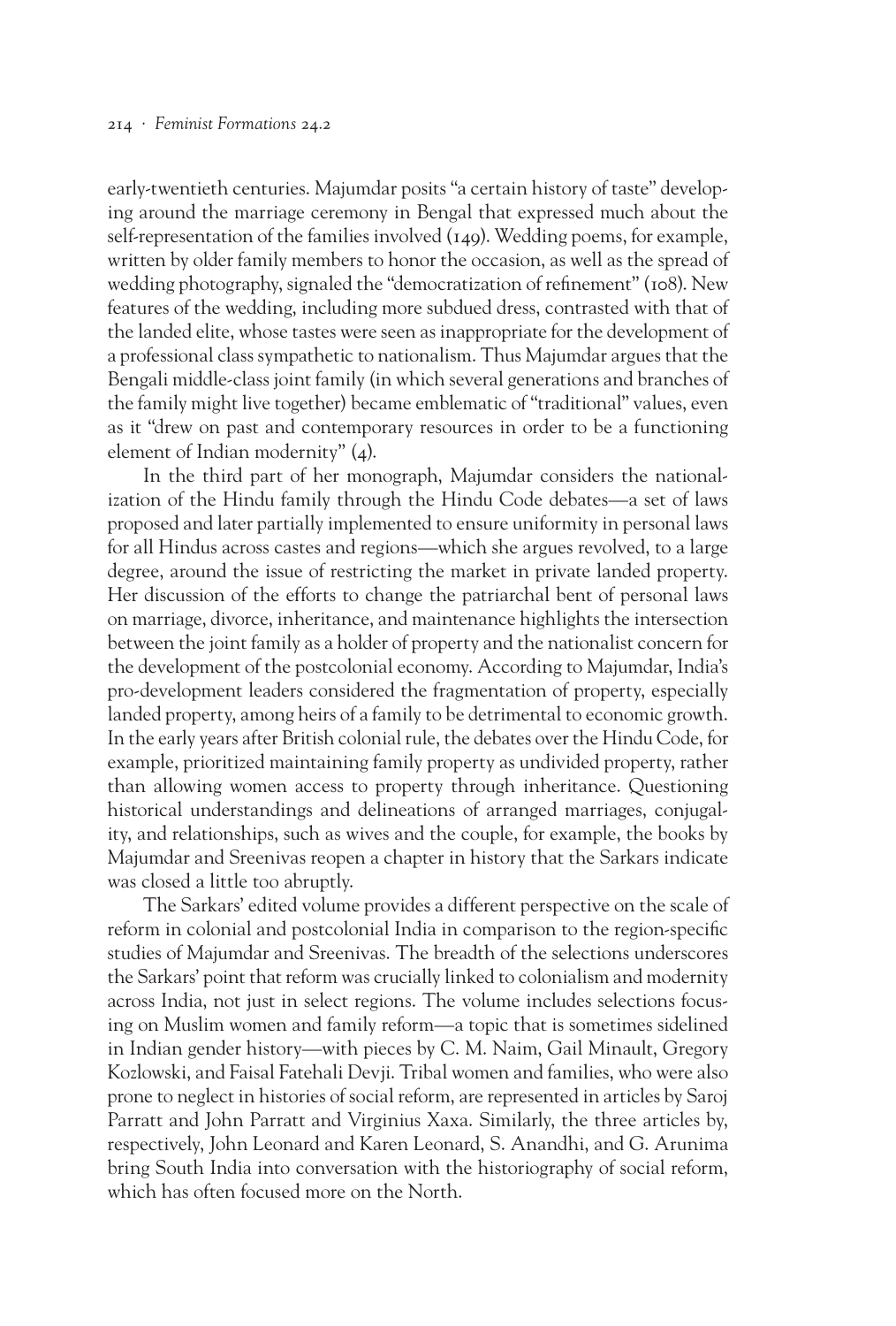Even while highlighting the wide reach of family and social reform as a concern to Indians all over the map, the collection indicates the unevenness of the way similar, contentious topics were handled in different regions by colonial state and nonstate actors. For example, Lucy Carroll's article "Law, Custom and Statutory Social Reform: The Hindu Widows' Remarriage Act of 1856" in *Women and Social Reform in Modern India* provides a fascinating discussion of how local high courts in cities as far flung as Allahabad, Calcutta, and Madras interpreted women's access to property rights quite differently. While the article delineates regional differences in colonial judicial structures and their consequences for women's lives, Carroll also argues that the law had a homogenizing function by spreading upper-caste Brahman ideals to large segments of the population who were of lower caste and often had less gender-discriminatory traditions, and by spreading caste-Hindu practices to tribal groups who were, like the so-called untouchable castes, outside the caste system. In a similar vein, Prem Chowdhry's article documents how particular high-caste customs that were detrimental to women though convenient for colonial authorities were abstracted and then promulgated to include all caste-Hindus by law. Her study is of forced "levirate"—widows being permitted to remarry, but only their husband's brothers—which was practiced by high-caste Jats in the Haryana region of North India and simultaneously kept the extraction of property taxes within a single family, thus making it easier to administer for British revenue collectors. Arunima's article "Multiple Meanings: Changing Conceptions of Matrilineal Kinship in Nineteenth- and Twentieth-Century Malabar" also contextualizes the new movement for legal conjugal units headed by males in a hitherto matrilineal polity within changing land relations, as well as intergenerational contestations over familial authority. The article demonstrates that the conjugal patriarchal family was established, not reformed, and it replaced a more fluid practice of sexual relations.

The articles selected by the Sarkars highlight not just the scale and scope of the reforms, but different methodological approaches as well. They also open up the possibility of reinterpreting the woman question in conversation with the primary materials. Two classic essays on sati that are familiar to South Asianists will now be available for a more general audience. In her article, Lata Mani treats the debate on sati as a discourse to argue that it was a site for both British colonial authorities and elite Indian men to debate *tradition* and *modernity*; the possibility of women's subjectivity in the context of widow burning was illegible in the struggle for cultural hegemony by elite men on both sides. The Sarkars include an excerpt from the reformer Rammohan Roy's writings to suggest that, while he did enter into textual exegesis, the writings also demonstrate a "powerful humanistic critique of the everyday conditions of women in Hindu society utterly remarkable for its times" (14). Anand Yang's article contextualizes sati within the agrarian economy of early-nineteenth-century northern India. Based on a careful scrutiny of colonial reports, Yang shows that the act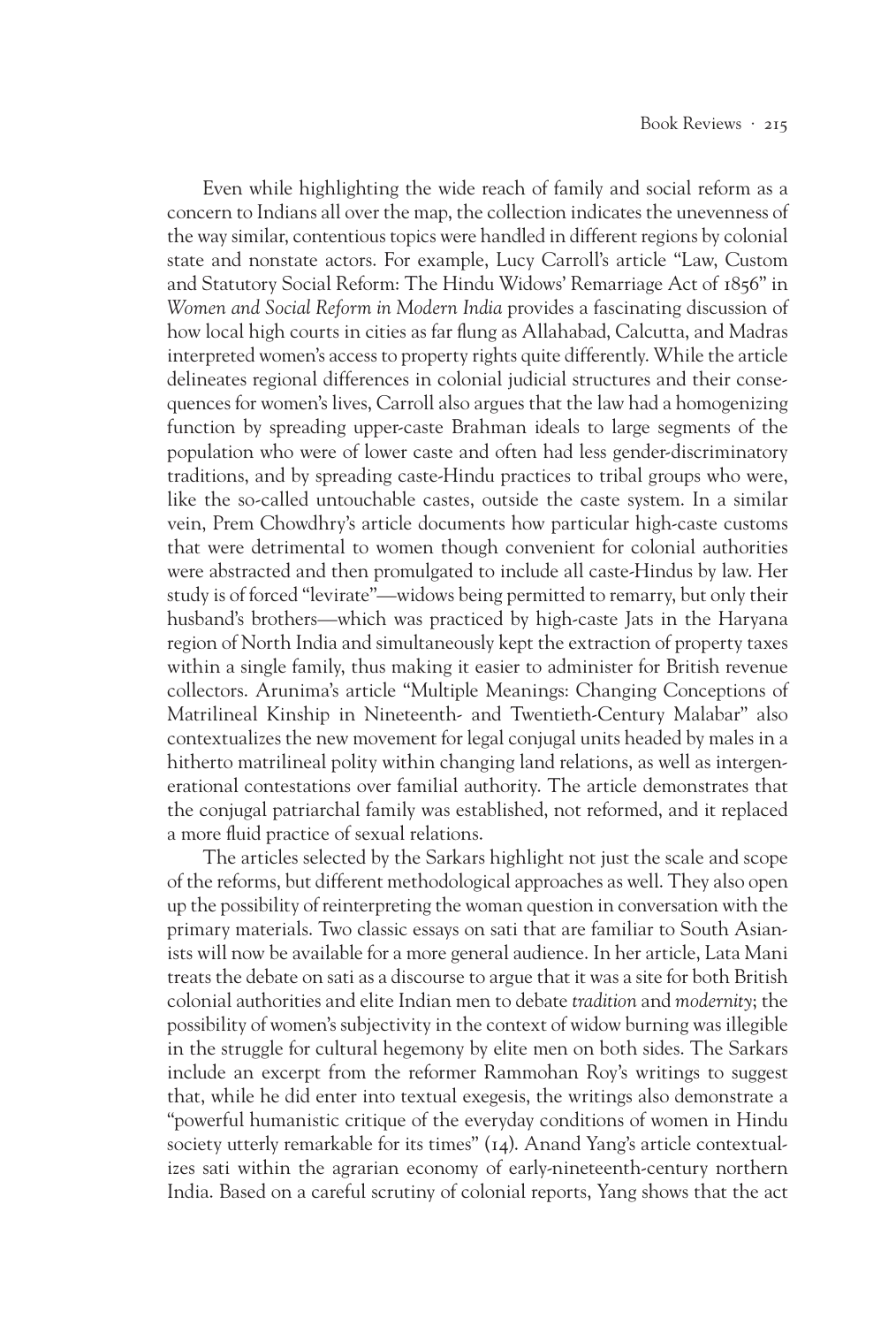was more common among lower-caste and older women than has been previously acknowledged. The fact that many women committed sati several years after their husbands died complicates the question of women's agency, as does Gauri Vishwanathan's excellent article on Pandita Ramabai, a famous Brahmin woman. Vishwanathan interprets Ramabai's conversion to Christianity and her writings as a feminist attempt to resist both British colonialism and Hindu patriarchy. Through her close readings, the author sheds new light on a familiar figure, while questioning the limits of self-fashioning within colonial modernity.

To conclude, these volumes all point in the direction of new ways to think about the intersections of colonial modernity as a gendered formation, market networks, and reform of the family. They point to the need for more histories and ethnographies to be written that consider such linkages in precise transnational, national, and regional contexts. As Sreenivas suggests, the land settlement that the colonial administration effected with zamindars in the Tamil region often strengthened male dominance in families, along with a general masculinization of the economy during the nineteenth century  $(27)^3$  More generally, the volumes raise a fascinating set of questions: How do various family forms and imaginaries of the family relate to globalizing economies and colonial modernity on a local and regional scale, not just in the nineteenth and early-twentieth centuries in South Asia, but also today? How might an historical framework encompassing the masculinization of the economy during this period be conceived in relation to the feminization of the global assembly line and of development over a century later? Does this offer any analogies to the depoliticization of the zamindari family in the late-eighteenth and early-nineteenth centuries, and the repoliticization of the nationalist family in the early twentieth? How can we historicize the recurrent anxieties about the commercialization and marketization of affective relationships that Sreenivas and Majumdar note in their studies, against the variety of economic imbrications in landed families that Sreenivas brings up, yet that we still know very little about?

The three volumes under review can be used in graduate seminars and upper-division undergraduate women's studies and history courses on colonialism, nationalism, and modernity, especially those that are taught in a comparative or transnational framework. Courses in South Asian feminist and historical studies will find in them comprehensive and rich materials for teaching. They are also recommended as resources to historicize courses on gender and contemporary globalization. Selections from both the scholarly essays and original sources in the comprehensive *Women and Social Reform in Modern India* can be productively combined with either the entire volume or chapters from the Sreenivas and Majumdar monographs. Written in easily accessible language, the three books under review are invaluable research and teaching texts that can be put to very good effect.